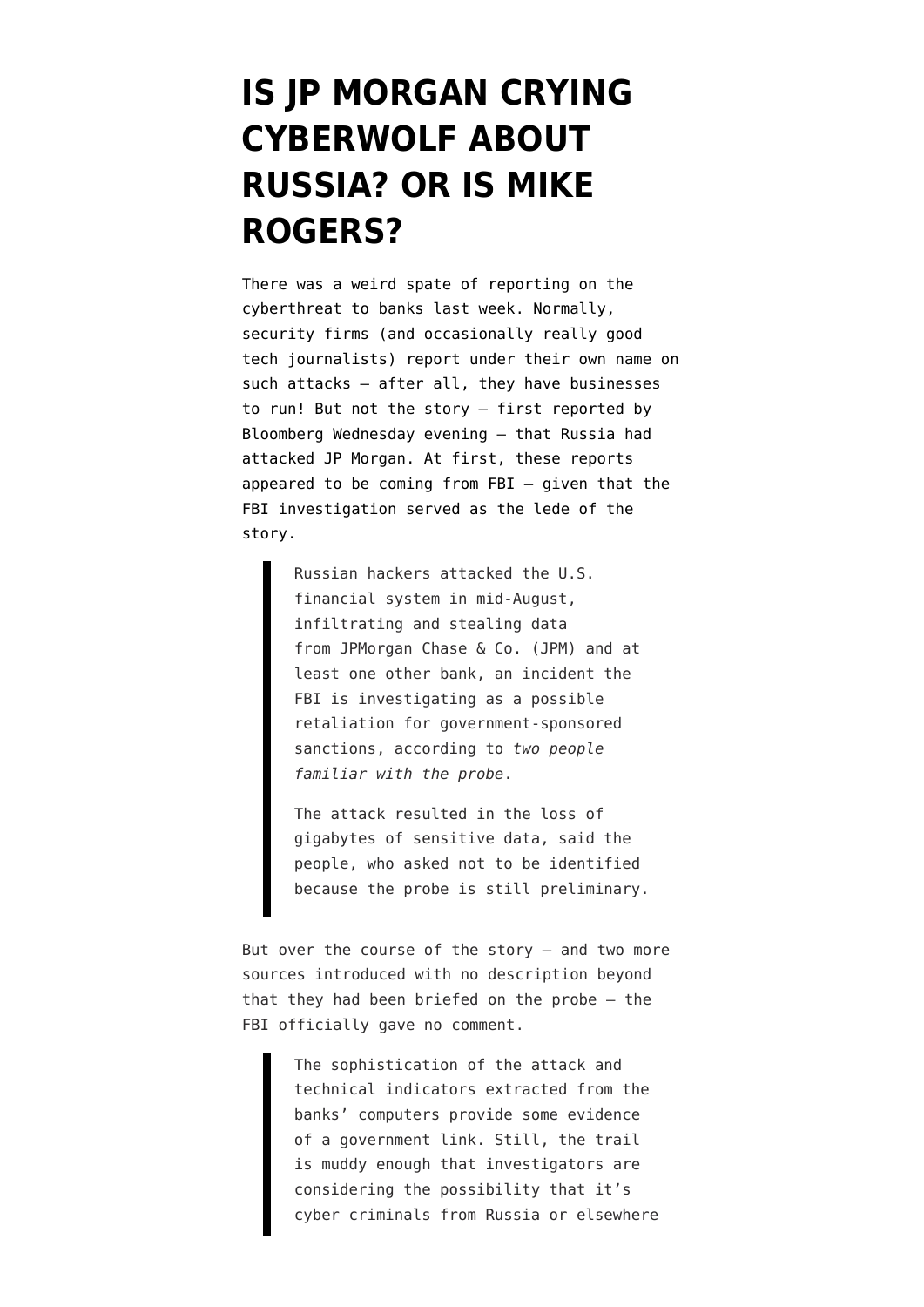in Eastern Europe. Other federal agencies, including the National Security Agency, are now aiding the investigation, *a third person familiar with the probe said*.

[snip]

J. Peter Donald, an FBI spokesman in New York, declined to comment.

[snip]

In at least one of the attacks, the hackers grabbed sensitive data from the files of bank employees, including executives, *according to a fourth person briefed on the probe*, who, like the other individuals with knowledge of the matter, declined to divulge the name of victims other than JPMorgan. Some data related to customers may also have been accessed, the person said.

The [NYT's version of the story,](http://www.nytimes.com/2014/08/28/technology/hackers-target-banks-including-jpmorgan.html?_r=0) published later on Wednesday, also cited a bunch of people described only as "briefed on the continuing investigation."

> A number of United States banks, including JPMorgan Chase and at least four others, were struck by hackers in a series of coordinated attacks this month, according to four people briefed on a continuing investigation into the crimes.

The hackers infiltrated the networks of the banks, siphoning off gigabytes of data, including checking and savings account information, in what security experts described as a sophisticated cyberattack.

The motivation and origin of the attacks are not yet clear, according to investigators. The F.B.I. is involved in the investigation, and in the past few weeks a number of security firms have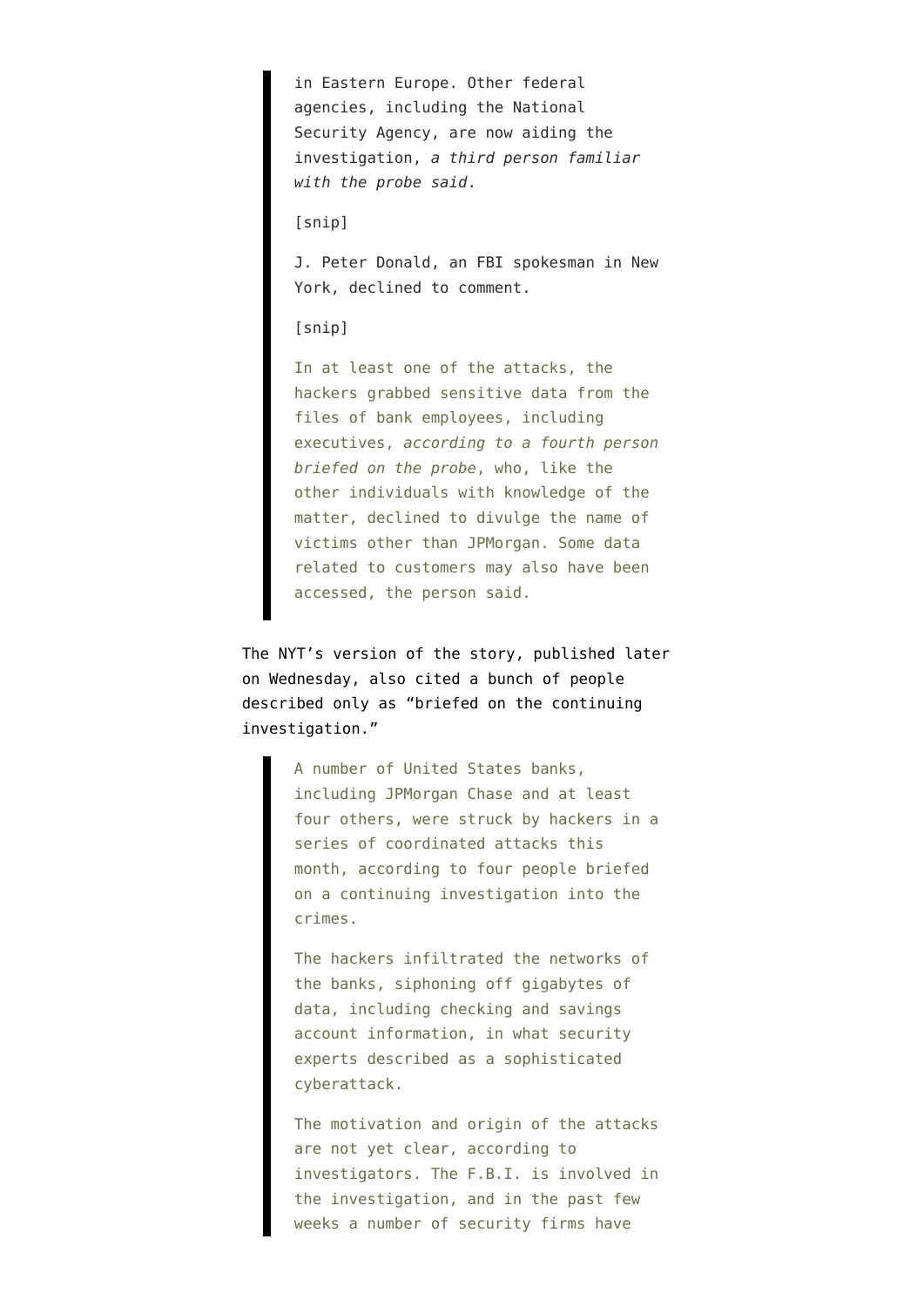been brought in to conduct forensic studies of the penetrated computer networks.

[snip]

According to two other people briefed on the matter, hackers infiltrated the computer networks of some banks and stole checking and savings account information from clients.

The NYT was able to get the FBI (as well as JP Morgan) on the record.

> "Companies of our size unfortunately experience cyberattacks nearly every day," said Patricia Wexler, a JPMorgan spokeswoman. "We have multiple layers of defense to counteract any threats and constantly monitor fraud levels." Joshua Campbell, an F.B.I. spokesman, said the agency was working with the Secret Service to assess the full scope of attacks. "Combating cyberthreats and criminals remains a top priority for the United States government," he said.

This [article](http://www.reuters.com/article/2014/08/29/us-jpmorgan-cybersecurity-idUSKBN0GS1CO20140829) (published midday on Thursday) which casts doubt on the seriousness of the attack — seems to suggest that JPMC leaked to the press, not the FBI.

> "There are no credible threats posed to the financial services sector at this time," [Financial Services Information Sharing and Analysis Center] said in an email to its members.

[snip]

JPMorgan had said early on Thursday that it was working with U.S. law enforcement authorities to investigate a possible cyber attack.

The bank provided little information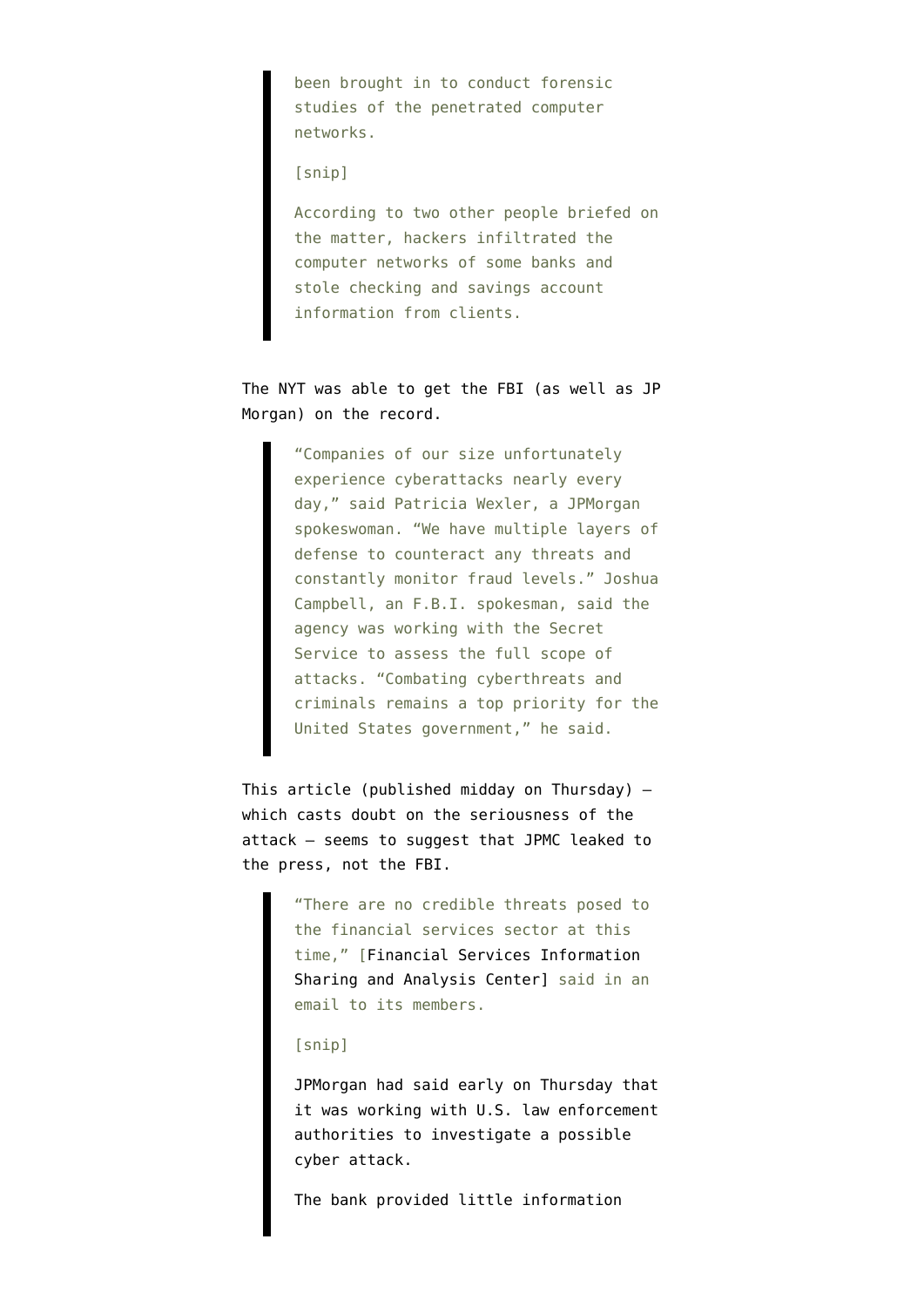about the suspected attack, declining to say whether it believed hackers had stolen any data or who might be responsible.

"Companies of our size unfortunately experience cyber attacks nearly every day. We have multiple layers of defense to counteract any threats and constantly monitor fraud levels," it said in a statement.

The FBI had said late on Wednesday that it was looking into media reports on a spate of attacks on U.S. banks, raising concerns that the sector was under siege by sophisticated hackers.

Yet several cyber security experts said that they believe those concerns are overblown.

"Banks are getting attacked every single day. These comments from FS-ISAC and its members indicate that this is not a major new offensive," said Dave Kennedy, chief executive officer of TrustedSEC LLC, whose clients include several large U.S. banks.

See [this Time piece](http://time.com/3212086/hacker-attacks-on-us-banks/) for more reasons why this is probably not the Russian hack it has been pitched as. And the WaPo — in their Wednesday report relying on "officials" — also cast doubt on the claimed motive for the attack, if it is Russia.

But even after the Reuters report casting doubt on the claims about the hack, Bloomberg [continued its reporting](http://www.bloomberg.com/news/2014-08-29/jpmorgan-hack-said-to-span-months-via-multiple-flaws.html) — this time suggesting the attack began in June and ended several weeks ago, when previous report said it had started (and this time focusing on JP Morgan alone).

> Hackers burrowed into the databanks of JPMorgan Chase & Co. and deftly dodged one of the world's largest arrays of sophisticated detection systems for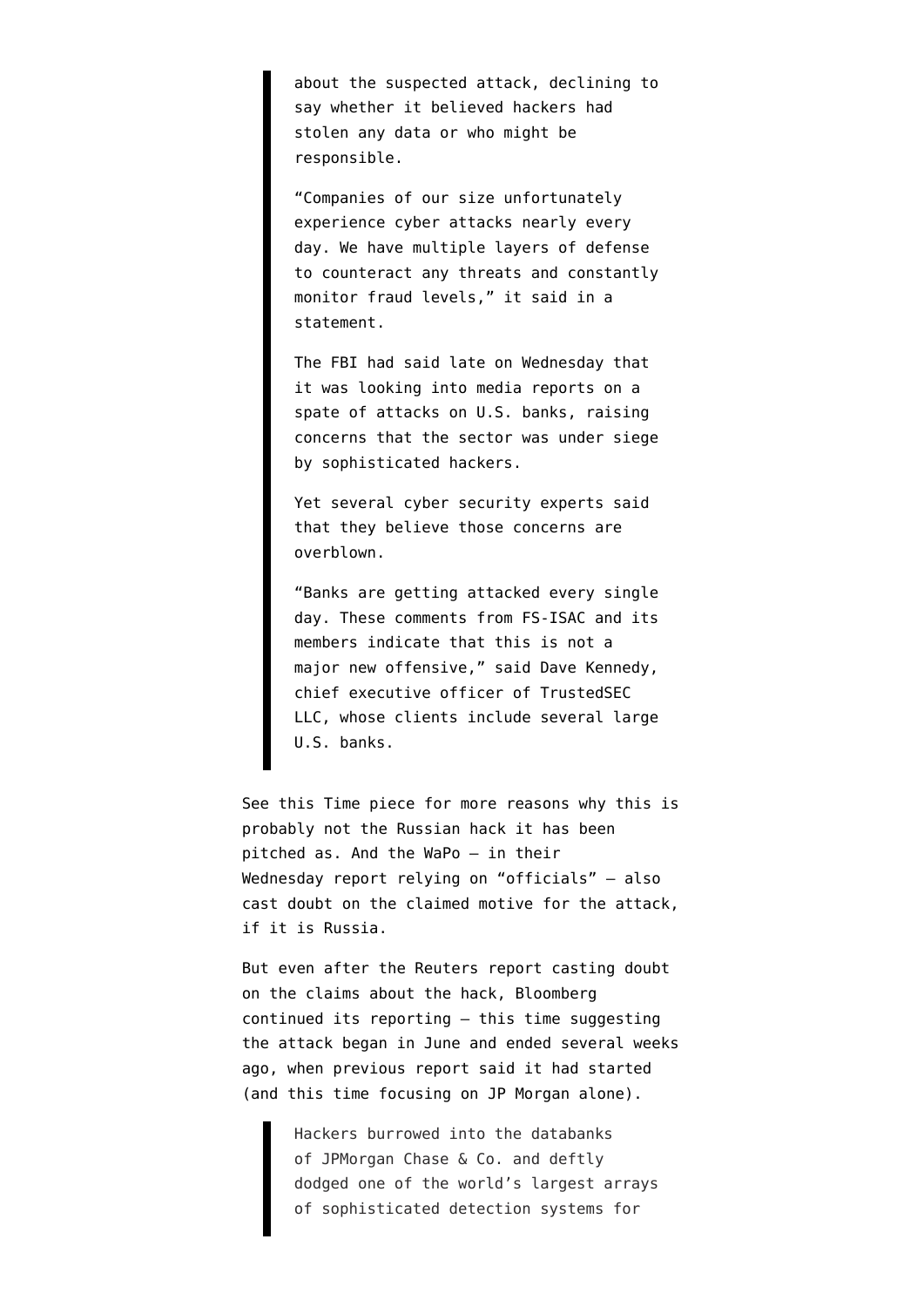months.

The attack, an outline of which was provided by two people familiar with the firm's investigation, started in June at the digital equivalent of JPMorgan's front door, exploiting an overlooked flaw in one of the bank's websites. From there, it quickly developed into any security team's worst nightmare.

The hackers unleashed malicious programs that had been designed to penetrate the corporate network of JPMorgan — the largest U.S. bank, which had vowed two months before the attack began to spend a quarter-billion dollars a year on cybersecurity. With sophisticated tools, the intruders reached deep into the bank's infrastructure, silently siphoning off gigabytes of information, including customer-account data, until mid-August.

## [snip]

Evidence of advanced planning and the access to elaborate resources, as well as information provided by the FBI, led some members of the bank's security team to tell outside consultants that they believed the hackers had been aided by the hidden hand of the Russian government, possibly as retribution for U.S.- imposed sanctions.

Bloomberg also made clear that Mike Rogers served as a source of some kind.

> The Federal Bureau of Investigation and other agencies are working on the JPMorgan probe, and House Intelligence Committee Chairman Michael Rogers has been briefed on the bank attacks.

It was all very convenient, blaming Russia (even though investigators hadn't confirmed that's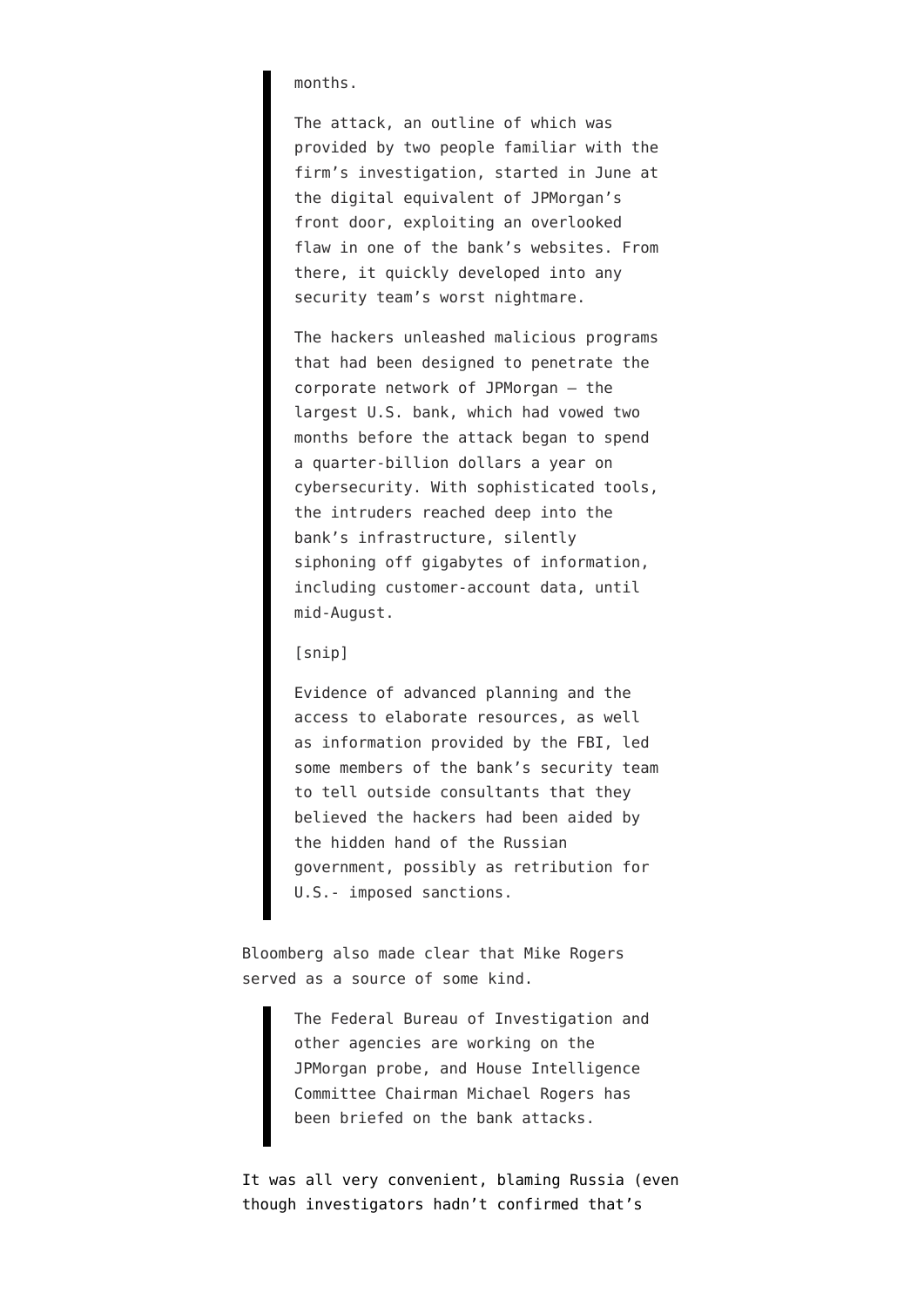where the attack originated) for scary financial threats.

And then, after several days of all this, Bloomberg [published this story,](http://www.bloomberg.com/news/2014-08-29/next-u-s-bank-bailout-could-come-after-a-cyber-terror-attack.html) citing the gigabytes of data allegedly taken from JP Morgan, warning that we're all going to have to bail out Jamie Dimon again.

> A worst-case event that destroyed records, drained accounts and froze networks could hurt the economy on the scale of the terrorist attacks of Sept. 11, 2001. The government response, though, might be more akin to that following the 2008 credit meltdown, when the Federal Reserve invoked "unusual and exigent circumstances" to lend billions of dollars.

> The government might have little choice but to step in after an attack large enough to threaten the financial system. Federal deposit insurance would apply only if a bank failed, not if hackers drained accounts. The banks would have to tap their reserves and then their private insurance, which wouldn't be enough to cover all claims from a catastrophic event, DeMarco and other industry officials said.

## [snip]

Discussions about the government's role in cleaning up after a catastrophic cyber assault have centered on the Terrorism Risk Insurance Act, or TRIA.

## [snip]

The insurance law, enacted after the 2001 attacks, authorizes the government to provide financial support for insurance companies in the wake of terrorism. It is up for renewal this year. Under TRIA, insurers cover a fixed amount of losses from terrorist attacks with the government backstopping